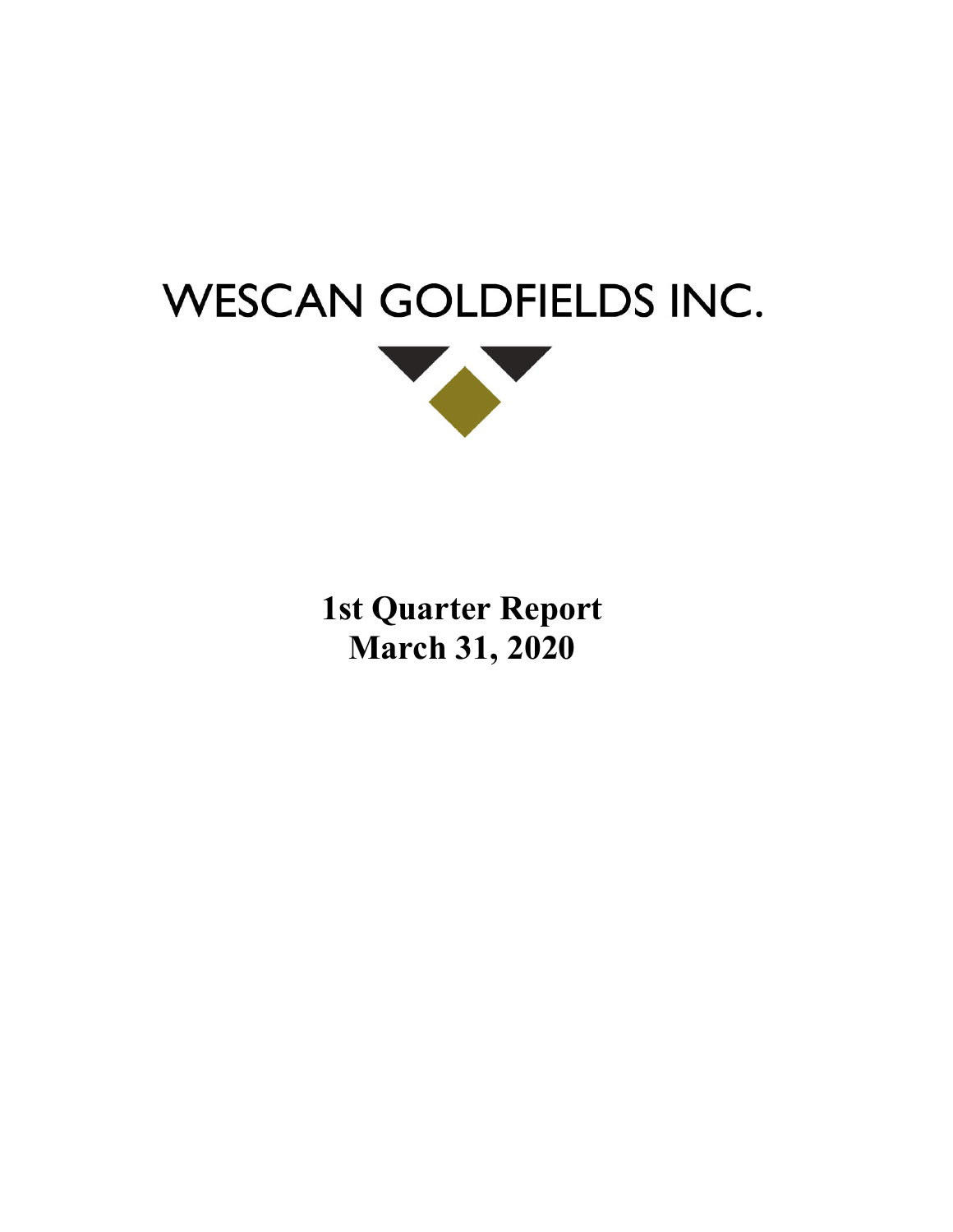# **MANAGEMENT'S DISCUSSION & ANALYSIS ("MD&A")**

The following discussion and analysis is prepared by Management as of May 28, 2020 and should be read in conjunction with the unaudited condensed interim consolidated financial statements for the quarter ended March 31, 2020 ("financial statements for the quarter ended March 31, 2020"), as well as the audited consolidated financial statements and annual MD&A for the year ended December 31, 2019 available on SEDAR at [www.sedar.com.](http://www.sedar.com/) Wescan Goldfields Inc. ("Wescan" or "the Company") prepared its financial statements for the period ended March 31, 2020 in accordance with International Accounting Standard ("IAS") 34 *Interim Financial Reporting* using accounting policies consistent with the International Financial Reporting Standards ("IFRS") issued by the International Accounting Standards Board ("IASB"). All currency amounts are quoted in Canadian Dollars, unless otherwise stated.

# **Overview**

The Company is assessing future options for its portfolio of gold properties in the La Ronge Gold Belt in northern Saskatchewan. No exploration and evaluation programs occurred during the quarters ended March 31, 2020 and 2019. During the year ended December 31, 2019, the Company carried out a field exploration program on the Company's Munro Lake gold property ("Munro Lake"). Work performed included reconnaissance prospecting and mapping as well as a geochemical survey. The Munro Lake property consists of mineral dispositions covering 2,480 hectares located approximately 128 kilometers northeast of La Ronge, Saskatchewan. Munro Lake is located approximately seven kilometers from a producing gold mine and is on trend with other known gold mineralized zones in the area. Limited historical exploration work has been performed on Munro Lake.

# **Financial Highlights**

Selected financial information of the Company for the three months ended March 31, 2020 and 2019 is summarized as follows:

|                            | <b>Three Months Ended</b><br><b>March 31, 2020</b> | <b>Three Months Ended</b><br><b>March 31, 2019</b> |  |  |
|----------------------------|----------------------------------------------------|----------------------------------------------------|--|--|
| Net and comprehensive loss | 16.865                                             | 16,990                                             |  |  |
| Net loss per share $(1)$   | 0.00                                               | 0.00                                               |  |  |
| <b>Total assets</b>        | 98.407                                             | 210,407                                            |  |  |
| Working capital            | 85,656                                             | 186.941                                            |  |  |

**(1) Basic and diluted.**

# **Results of Operations**

For the quarter ended March 31, 2020 the Company recorded a net loss of \$16,865 (\$0.00 per share) compared to a net loss of \$16,990 (\$0.00 per share) for the same period in 2019.

# **Expenses**

Total operating expenses for the quarter ended March 31, 2020 were \$16,865 compared to \$17,106 for the same period of 2019. Expenses incurred related to administration expenses. Costs in the administration category relate to professional fees, amortization, insurance, office and equipment rent, office supplies, regulatory requirements and other general

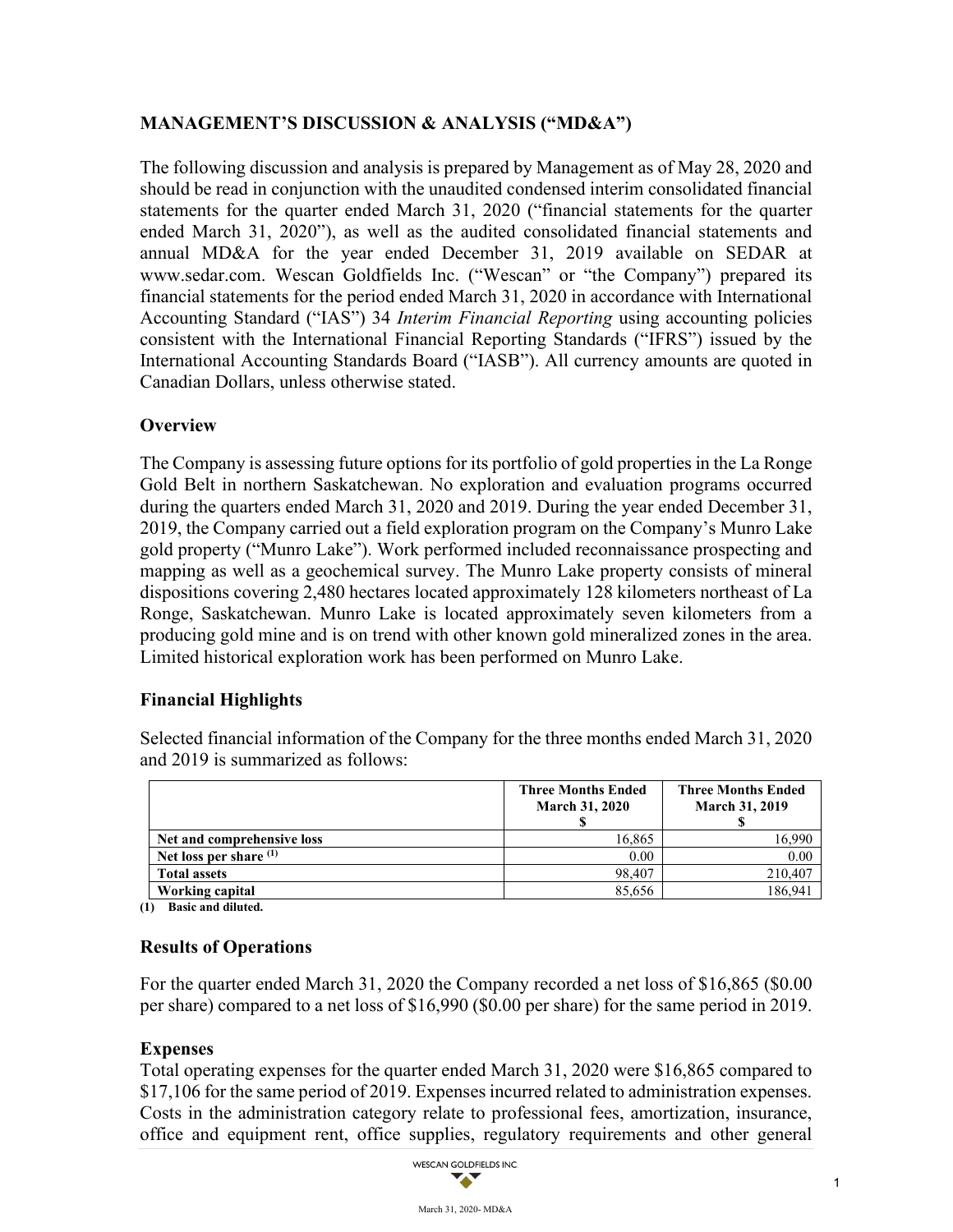expenses. Corporate development costs were \$0 for the quarters ended March 31, 2020 and 2019. The Company is assessing future options for its portfolio of gold properties and as such no exploration and evaluation programs were carried out during the quarters ended March 31, 2020 and 2019.

|                                   | 2020       | 2019       |            |            | 2018       |            |            |            |
|-----------------------------------|------------|------------|------------|------------|------------|------------|------------|------------|
|                                   | Otr 1      | Otr 4      | Otr 3      | Otr 2<br>Φ | Otr 1      | Otr 4      | Otr 3      | Otr 2      |
| Net income $(logs)^{(1)}$         | (16, 865)  | (51, 973)  | (7, 285)   | (25, 747)  | (16,990)   | (11, 371)  | 224,418    | (154, 683) |
| Net income (loss)<br>/share $(2)$ | (0.00)     | (0.00)     | 0.00       | (0.00)     | (0.00)     | (0.00)     | 0.00       | (0.00)     |
| <b>Shares outstanding</b>         | 45,084,320 | 45,084,320 | 45,084,320 | 45,084,320 | 45,084,320 | 45,084,320 | 45,084,320 | 45,084,320 |

# **Summary of Quarterly Results**

*(1) Net income for the third quarter of 2018 was due to the reversal of a previously recorded provision. The net loss in the second quarter of 2018 was higher due to expenditures relating to share-based compensation as well as exploration and evaluation expenditures incurred. The remaining quarters reflect normal operations of the Company.*

*(2) Basic and diluted.*

# **Related Party Transactions**

During the quarter ended March 31, 2020, Mr. Kenneth E. MacNeill (Chief Executive Officer), through his consulting company, waived his management fees. Total compensation paid to officers and to key management and directors of the Company during the quarter ended March 31, 2020 was \$0 (2019 - \$0).

The above transactions were in the normal course of operations and are measured at an amount agreed to by the related parties. The fair value of any share-based payments in the form of options is determined using the Black-Scholes model.

# **Liquidity**

The Company currently has no ongoing source of revenue and, as such, is dependent upon the issuance of new equity to finance its ongoing obligations and to advance its exploration properties. Although the Company has been successful in the past in obtaining financing, there can be no assurance that the Company will be able to obtain adequate financing in the future or that the terms of such financing will be favorable. Failure to obtain additional financing could result in delay or indefinite postponement of further exploration and development of its projects with the possible loss of such properties.

As at March 31, 2020, the Company had working capital of \$85,656 compared to \$102,398 at December 31, 2019. Included in the working capital at March 31, 2020 are payables and accrued liabilities of \$10,425 (December 31, 2019 - \$15,662).

The existing working capital as at March 31, 2020 is not sufficient to fund the minimum expenditures the Company must incur to sustain its operations beyond 2020. As such, there is a material uncertainty that casts significant doubt about the Company's ability to continue as a going concern.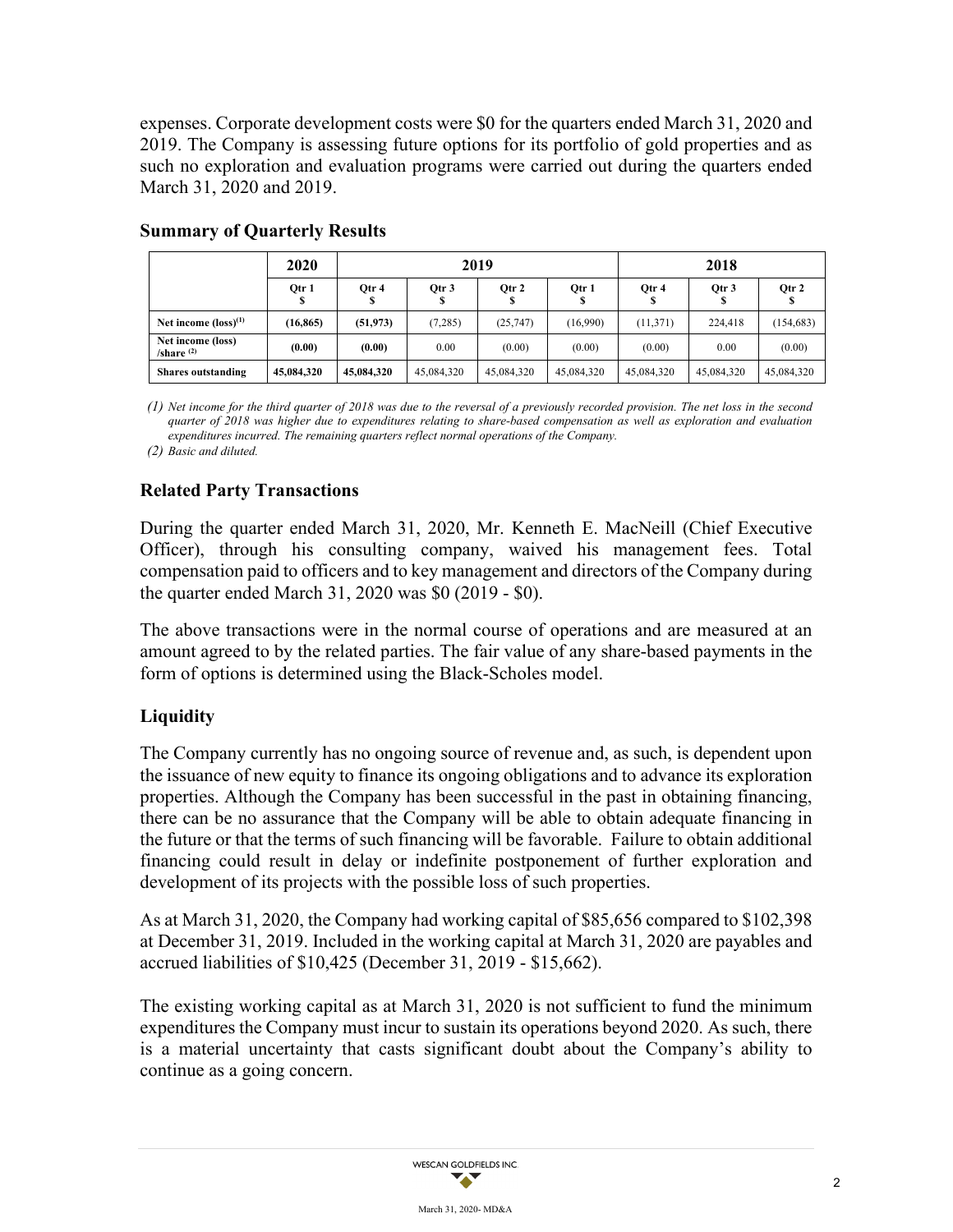# **Capital Resources and Outstanding Share Data**

As at March 31, 2020 the Company had 45,084,320 shares outstanding and 4,190,000 options with a weighted average exercise price of \$0.06. As at May 28, 2020, the Company's issued and outstanding shares and outstanding options remain unchanged from March 31, 2020.

## **Financial Instruments**

As at March 31, 2020, the fair value of all the Company's financial instruments approximates their carrying value. Certain financial instruments are exposed to the following financial risks:

## *Credit risk*

Credit risk is the risk of an unexpected loss by the Company if a customer or third-party to a financial instrument fails to meet its contractual obligations. The Company's financial instruments that may have credit risk consist primarily of cash and cash equivalents and receivables. The Company's cash and cash equivalents are held by financial institutions with an A (low) credit rating. The Company may invest excess cash, if any, in guaranteed investment certificates until it is required. The Company's receivables are mainly comprised of GST receivable and therefore credit risk is minimal. The Company has gross credit exposure at March 31, 2020 relating to cash and cash equivalents and receivables of \$91,274 (December 31, 2019 - \$117,494).

# *Liquidity risk*

Liquidity risk is the risk that the Company will not be able to meet its financial obligations as they fall due. The Company's approach is to forecast future cash flows to ensure that it will have sufficient liquidity to meet its obligations when due.

As at March 31, 2020, the Company is committed to current liabilities of \$10,425 (December 31, 2019 - \$15,662) with working capital of \$85,656 (December 31, 2019 - \$102,398). As at March 31, 2020 all of the Company's mineral property claims are in good standing with a requirement to incur \$15,126 of committed expenditures on certain mineral properties in 2020 to keep these properties in good standing. The Company has assessed that the existing working capital is sufficient to fund the minimum expenditures that the Company must incur to sustain its operations through 2020.

The further exploration, evaluation and/or development of exploration and evaluation properties in which the Company holds interests or which the Company acquires may depend upon the Company's ability to obtain financing through equity issues or other forms of financing. Although the Company has been successful in the past in obtaining financing, there can be no assurance that the Company will be able to obtain adequate financing in the future or that the terms of such financing will be favorable. Failure to obtain additional financing on a timely basis may cause the Company to postpone exploration plans, forfeit rights in its properties or reduce or terminate its operations.

## *Market risk*

Market risk is the risk that the fair value of a financial instrument will fluctuate because of changes in market prices. Market prices are comprised of four types of risk: foreign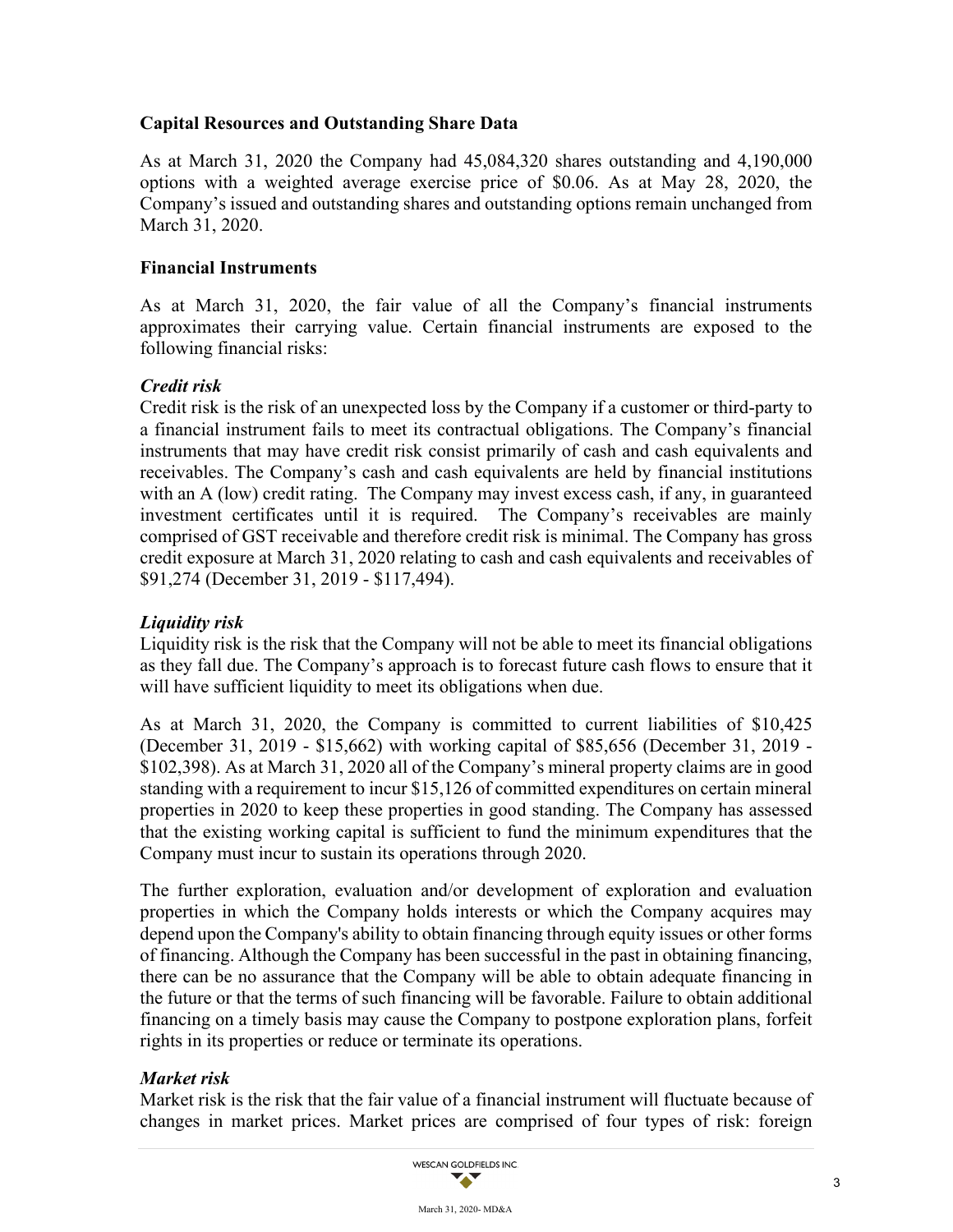currency risk, commodity price risk, interest rate risk and equity risk. The Company currently does not have significant exposure to any market risks.

## **Accounting Changes**

## *New IFRS standards, amendments and interpretations effective during the period*

At the date of authorization of these consolidated financial statements, the IASB has issued the following new Standards which became effective for the reporting periods.

## IAS 1 – Presentation of Financial Statements and IAS 8 – Accounting Policies, Changes in Accounting Estimates and Errors

In October 2018, the IASB issued amendments to IAS  $1 -$  Presentation of Financial Statements and IAS 8 – Accounting Policies, Changes in Accounting Estimates and Errors to align the definition of "material" across the standards and to clarify certain aspects of the definition. The objective of this amendment is to improve disclosure effectiveness in the financial statements by improving the understanding of the existing requirements rather than to significantly impact an entity's materiality judgments. The amendments apply prospectively to annual periods beginning on or after January 1, 2020, with earlier application permitted. The amendments did not have a significant impact.

There are no other IFRSs or IFRIC interpretations that have been issued and are not yet effective that are expected to have a material impact on the Company.

## **Outlook**

The Company has focused exploration efforts on its northern Saskatchewan properties with known gold mineralization located in the La Ronge Gold Belt. The Company is assessing future options for the Company's Jojay, Munro Lake and Jasper gold properties. The Company will also continue to evaluate the potential for the acquisition of other mineral properties that fit the Company's strategic direction.

## **Risks and Uncertainties**

The Company attempts to mitigate risks by identifying, assessing, reporting and managing risks of significance. The following are risks relating to the business of the Company. This information is only a summary of risks currently facing the Company based on its stage of development. Additional risks and uncertainties not presently known may also impact the Company's operations. Management's view on risks facing the Company will evolve as the Company's stage of development progresses.

The principal risks faced by the Company during the exploration stage involve: Wescan's ability to obtain financing to further the exploration and development of exploration and evaluation properties in which Wescan holds interests; obtaining the required permits from various federal, provincial and local governmental authorities; and the ultimate economic feasibility of any future development projects.

The further development and exploration of exploration and evaluation properties in which Wescan holds interests or which Wescan acquires may depend upon Wescan's ability to obtain financing through equity financing, debt financing or other means. The Company

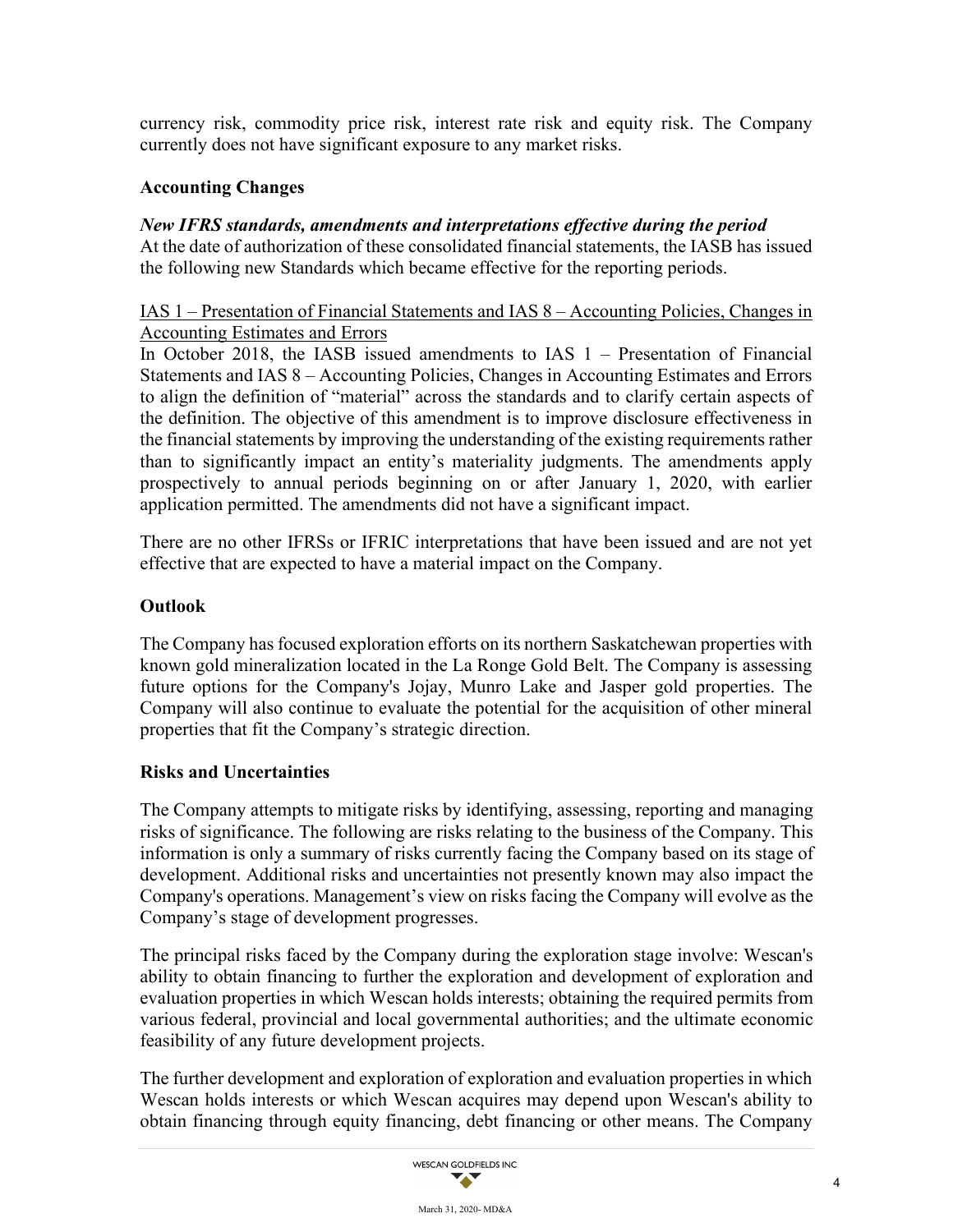does not have sufficient funds to put any of its property interests into production from its own financial resources. There is no assurance that Wescan will be successful in obtaining required financing as and when needed. Failure to obtain additional financing on a timely basis may cause the Company to postpone development plans, forfeit rights in its properties or reduce or terminate its operations. Reduced liquidity or difficulty in obtaining future financing could have an adverse impact on Wescan's future cash flows, earnings, results of operations and financial condition. The relative prices of applicable commodities and future expectations for such prices have a significant impact on the market sentiment for investment in mining and exploration companies.

The future operations of the Company, including exploration activities and potential development of its properties, require permits from various federal, provincial and local governmental authorities. Failure to comply with applicable laws, regulations, and permitting requirements may result in enforcement actions thereunder, including orders issued by regulatory or judicial authorities causing operations to cease or be curtailed and may include corrective measures requiring capital expenditures, installation of additional equipment, or remedial actions. To the best of the Company's knowledge, it is operating in compliance with all applicable rules and regulations. The Company utilizes qualified individuals, service providers and external consultants and maintains communications with governmental authorities to ensure that the Company is in compliance with all applicable rules and regulations.

All of Wescan's exploration and evaluation property interests are currently in the exploration stage and are without a known body of commercial ore. The exploration, development and production of precious metals are capital-intensive, subject to the normal risks and capital expenditure requirements associated with mining operations. While the rewards can be substantial if commercial quantities of precious metals are found, there can be no assurance that Wescan's past or future exploration efforts will be successful, that any production therefrom will be obtained or continued, or that any such production which is attempted will be profitable. To ensure that exploration procedures are being performed effectively and those results are interpreted and reported in a proper manner, management ensures that qualified individuals, service providers and external consultants are utilized in the verification and quality assurance of analytical results.

A local epidemic or a major global pandemic (e.g. COVID-19) could have a material adverse impact on the Company's ability to operate due to worker absences, supply chain disruptions, information technology system constraints, government interventions, market volatility and overall economic uncertainty. There can be no assurance that a local epidemic or a major global pandemic will not impact the Company's personnel and ultimately its operations. The Company's operations depend on uninterrupted supply of key consumables, equipment and components, which may be impacted by matters outside of the Company's control or ability to mitigate. These conditions may include global events such as the COVID-19 pandemic which may impact the Company's operations.

# **Technical Information**

All technical information in this report has been prepared under the supervision of Mark Shimell, P.Geo, Vice President of Exploration, Professional Geoscientist in the Province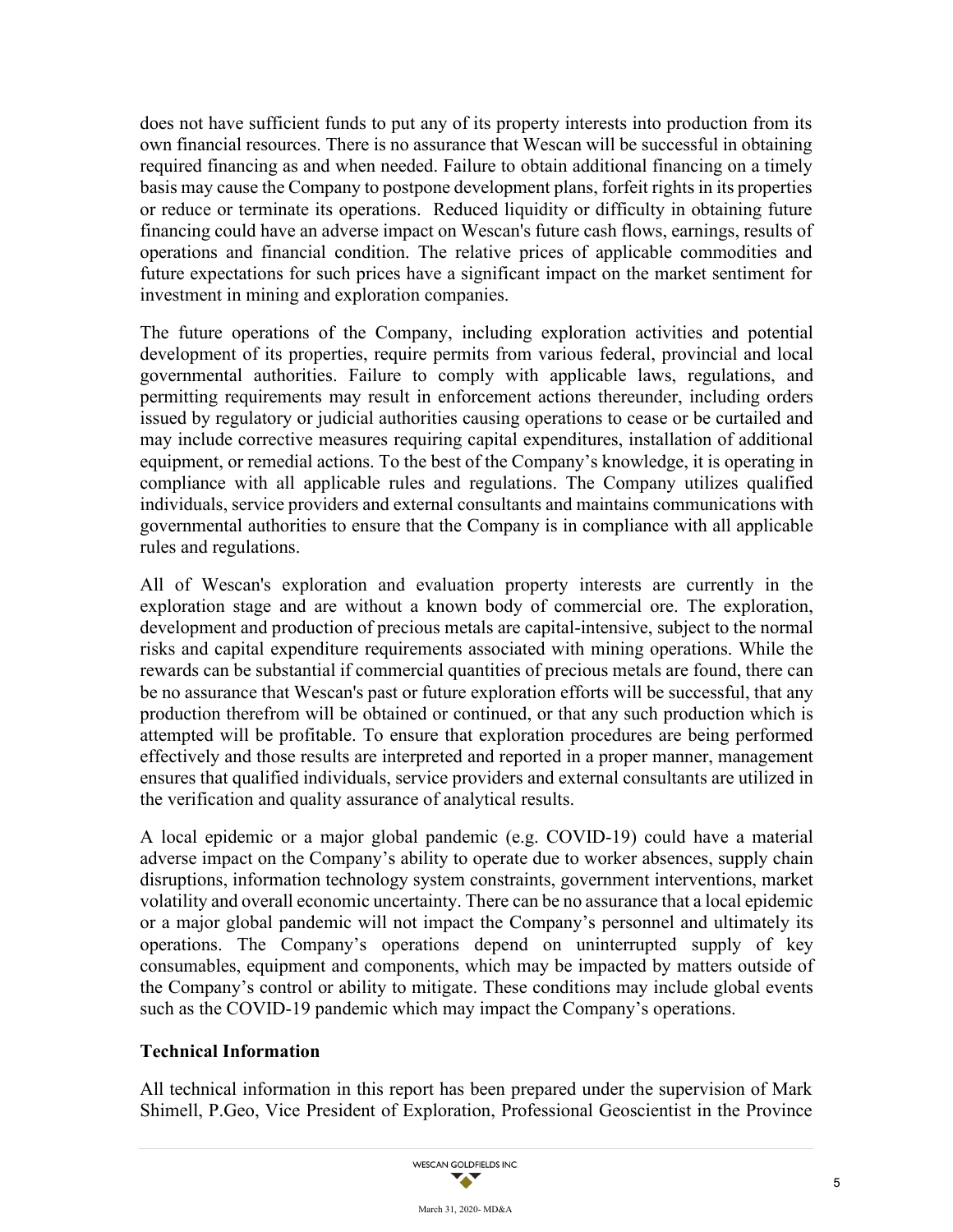of Saskatchewan, and is the Company's "Qualified Person" under the definition of National Instrument 43-101.

## **Caution Regarding Forward-looking Information**

This MD&A contains forward-looking statements within the meaning of certain securities laws, including the "safe harbour" provisions of Canadian Securities legislation and the United States Private Securities Litigation Reform Act of 1995. The words "may," "could," "should," "would," "suspect," "outlook," "believe," "plan," "anticipate," "estimate," "expect," "intend," and words and expressions of similar import are intended to identify forward-looking statements, and, in particular, statements regarding Wescan's future operations, future exploration and development activities or other development plans contain forwardlooking statements. Forward-looking statements in this MD&A include, but are not limited to, the ability to raise funds to meet commitments and pursue exploration activities, the use of such funds, future plans for the Jojay, Jasper and Munro Lake properties and the acquisition and exploration of additional properties.

These forward-looking statements are based on Wescan's current beliefs as well as assumptions made by and information currently available to it and involve inherent risks and uncertainties, both general and specific. Risks exist that forward-looking statements will not be achieved due to a number of factors including, but not limited to, developments in world gold markets, risks relating to fluctuations in the Canadian dollar and other currencies relative to the US dollar, changes in exploration, development or mining plans due to exploration results and changing budget priorities of Wescan, the effects of competition in the markets in which Wescan operates, impact to the markets in which Wescan operates and to the Company's activities due to the continued spread of COVID-19, the impact of changes in the laws and regulations regulating mining exploration and development, judicial or regulatory judgments and legal proceedings and operational risks and the additional risks described in Wescan's most recently filed annual and interim MD&A, news releases and technical reports. Wescan's anticipation of and success in managing the foregoing risks could cause actual results to differ materially from what is anticipated in such forward-looking statements.

Although management considers the assumptions contained in forward-looking statements to be reasonable based on information currently available to it, those assumptions may prove to be incorrect. When making decisions with respect to Wescan, investors and others should not place undue reliance on these statements and should carefully consider the foregoing factors and other uncertainties and potential events. Unless required by applicable securities law, Wescan does not undertake to update any forward-looking statement that may be made.

Further information relating to the Company has been filed on SEDAR and may be viewed at [www.sedar.com.](http://www.sedar.com/)

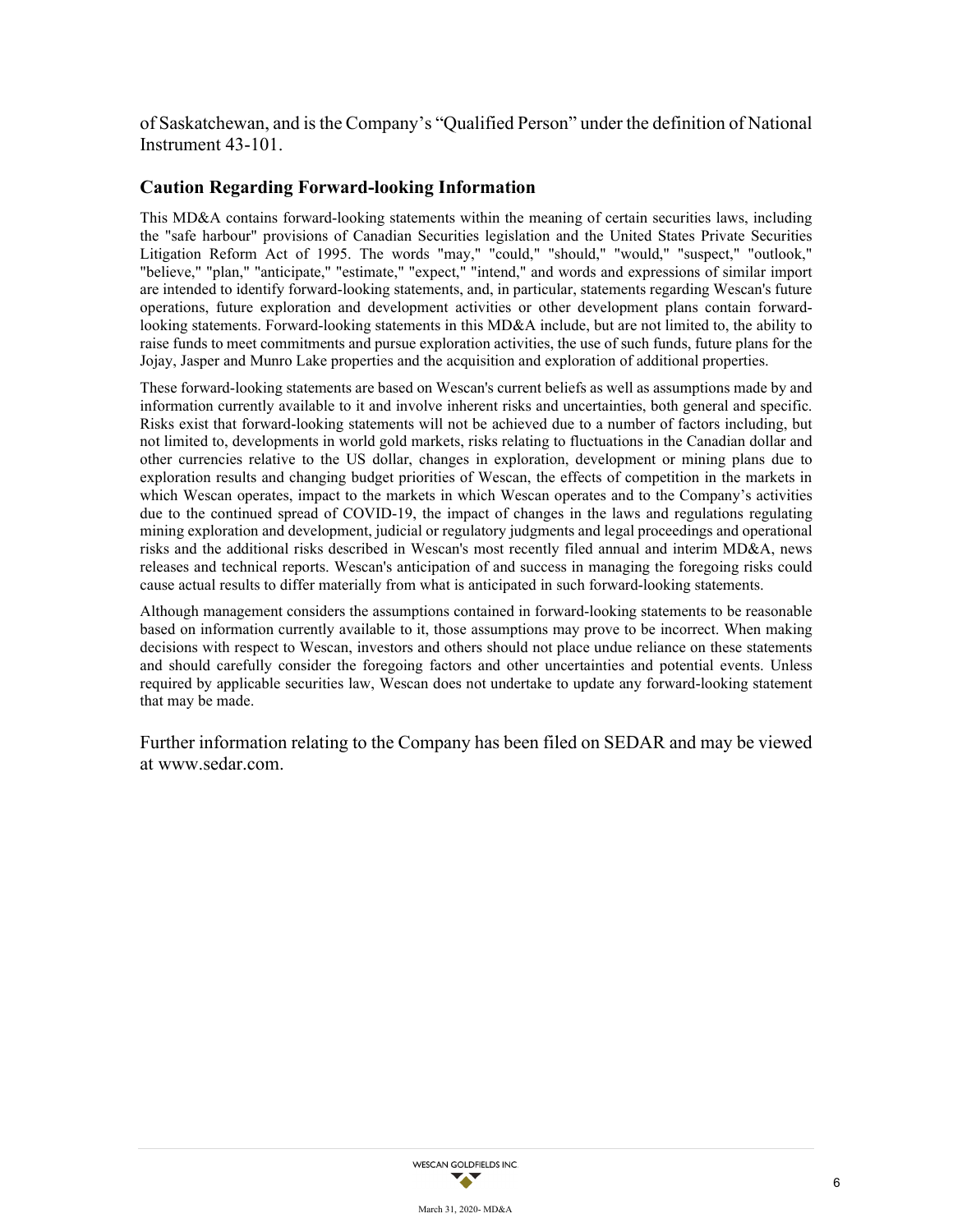### **WESCAN GOLDFIELDS INC. Unaudited Condensed Interim Consolidated Financial Statements**

**For the three months ended March 31, 2020**

## **Notice to Reader**

Management has compiled the unaudited condensed interim consolidated financial statements of Wescan Goldfields Inc. for the three months ended March 31, 2020 (along with the comparative interim period in 2019). The Company's external auditors have not reviewed these statements.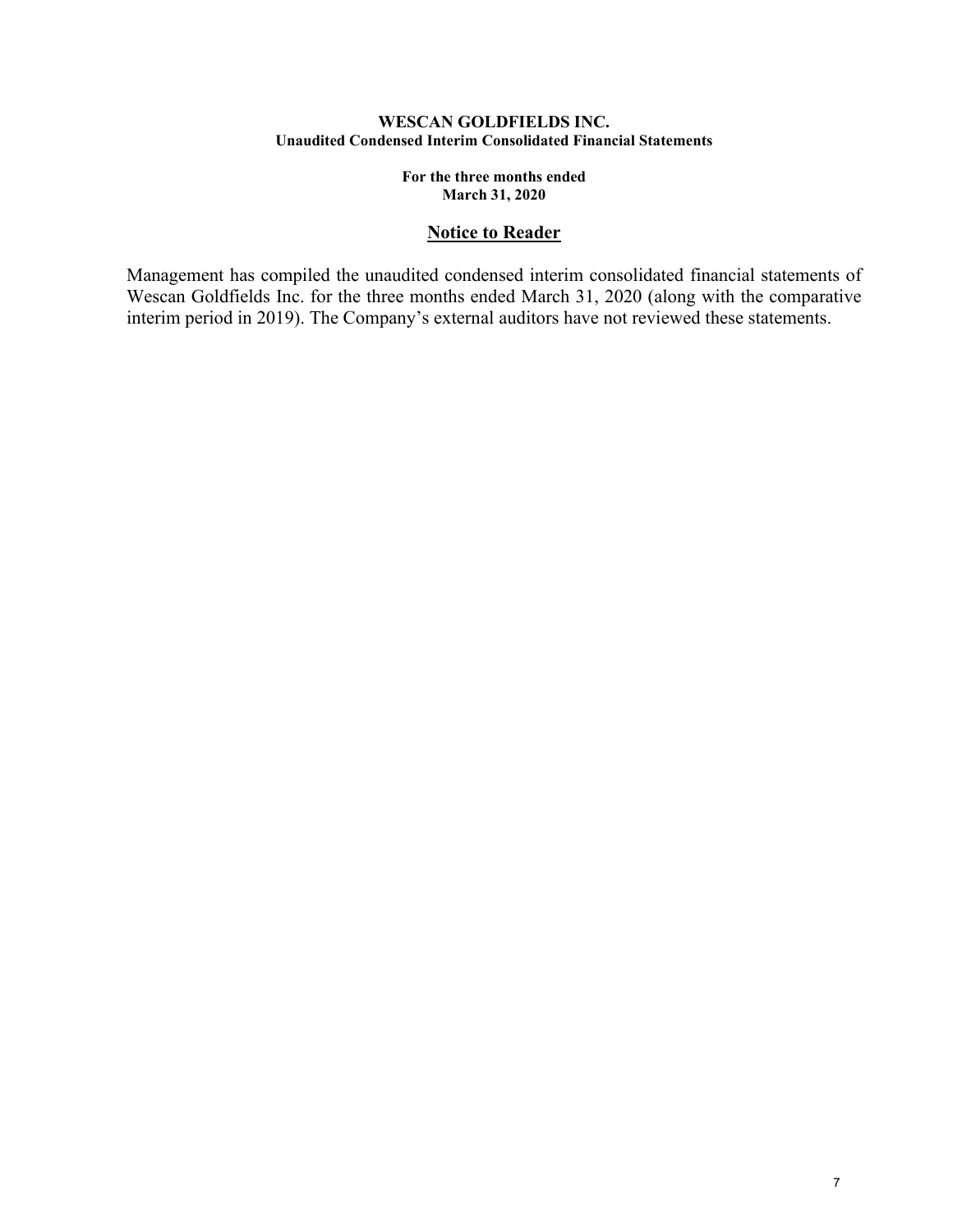## **Consolidated Statements of Financial Position**

(unaudited)

|                                             | (In Canadian dollars)     |                |      |                |  |
|---------------------------------------------|---------------------------|----------------|------|----------------|--|
|                                             |                           | March 31,      |      | December 31,   |  |
|                                             | 2020                      |                | 2019 |                |  |
| <b>Assets</b>                               |                           |                |      |                |  |
| Current assets:                             |                           |                |      |                |  |
| Cash and cash equivalents                   | \$                        | 90,096         | \$   | 115,320        |  |
| Receivables                                 |                           | 1,178          |      | 2,174          |  |
| Prepaids                                    |                           | 4,807          |      | 566            |  |
|                                             |                           | 96,081         |      | 118,060        |  |
| Property and equipment                      |                           | 2,326          |      | 2,449          |  |
|                                             | $\boldsymbol{\mathsf{S}}$ | 98,407         | $\$$ | 120,509        |  |
| <b>Liabilities and Shareholders' Equity</b> |                           |                |      |                |  |
| Current liabilities:                        |                           |                |      |                |  |
| Payables and accrued liabilities            | \$                        | 10,425         | \$   | 15,662         |  |
|                                             |                           | 10,425         |      | 15,662         |  |
| Environmental rehabilitation provision      |                           | 75,520         |      | 75,520         |  |
| Shareholders' equity:                       |                           |                |      |                |  |
| Share capital                               |                           | 20,687,794     |      | 20,687,794     |  |
| Contributed surplus                         |                           | 2,523,455      |      | 2,523,455      |  |
| Deficit                                     |                           | (23, 198, 787) |      | (23, 181, 922) |  |
|                                             |                           | 12,462         |      | 29,327         |  |
|                                             | \$                        | 98,407         | \$   | 120,509        |  |

Going concern (note 3)

See accompanying notes to consolidated financial statements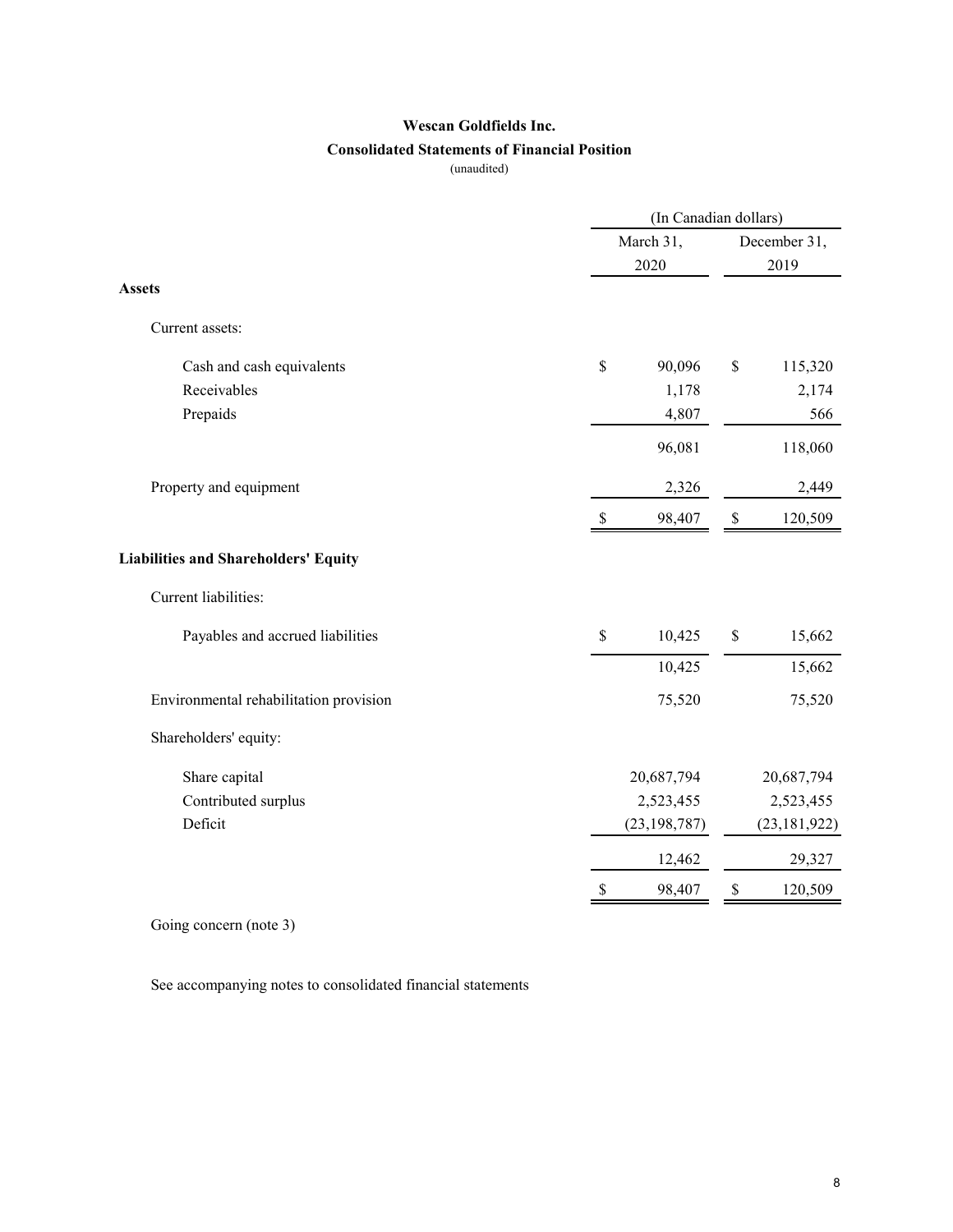## **Condensed Interim Consolidated Statements of Loss and Comprehensive Loss**

(unaudited)

|                                               |    | (In Canadian dollars)<br>Three Months Ended<br>March 31, |               |            |  |
|-----------------------------------------------|----|----------------------------------------------------------|---------------|------------|--|
|                                               |    |                                                          |               |            |  |
|                                               |    |                                                          |               |            |  |
|                                               |    | 2020                                                     |               | 2019       |  |
| <b>Income</b>                                 |    |                                                          |               |            |  |
| Interest and other                            | \$ | 11                                                       | $\mathcal{S}$ | 116        |  |
| <b>Expenses</b>                               |    |                                                          |               |            |  |
| Exploration and evaluation                    |    |                                                          |               |            |  |
| Administration                                |    | 16,876                                                   |               | 17,106     |  |
|                                               |    | 16,876                                                   |               | 17,106     |  |
| Net loss and comprehensive loss               |    | (16, 865)                                                | S             | (16,990)   |  |
| Net loss and comprehensive loss per share     |    |                                                          |               |            |  |
| Basic and diluted                             | \$ | (0.00)                                                   | \$            | (0.00)     |  |
| Weighted average number of shares outstanding |    | 45,084,320                                               |               | 44,459,320 |  |

See accompanying notes to consolidated financial statements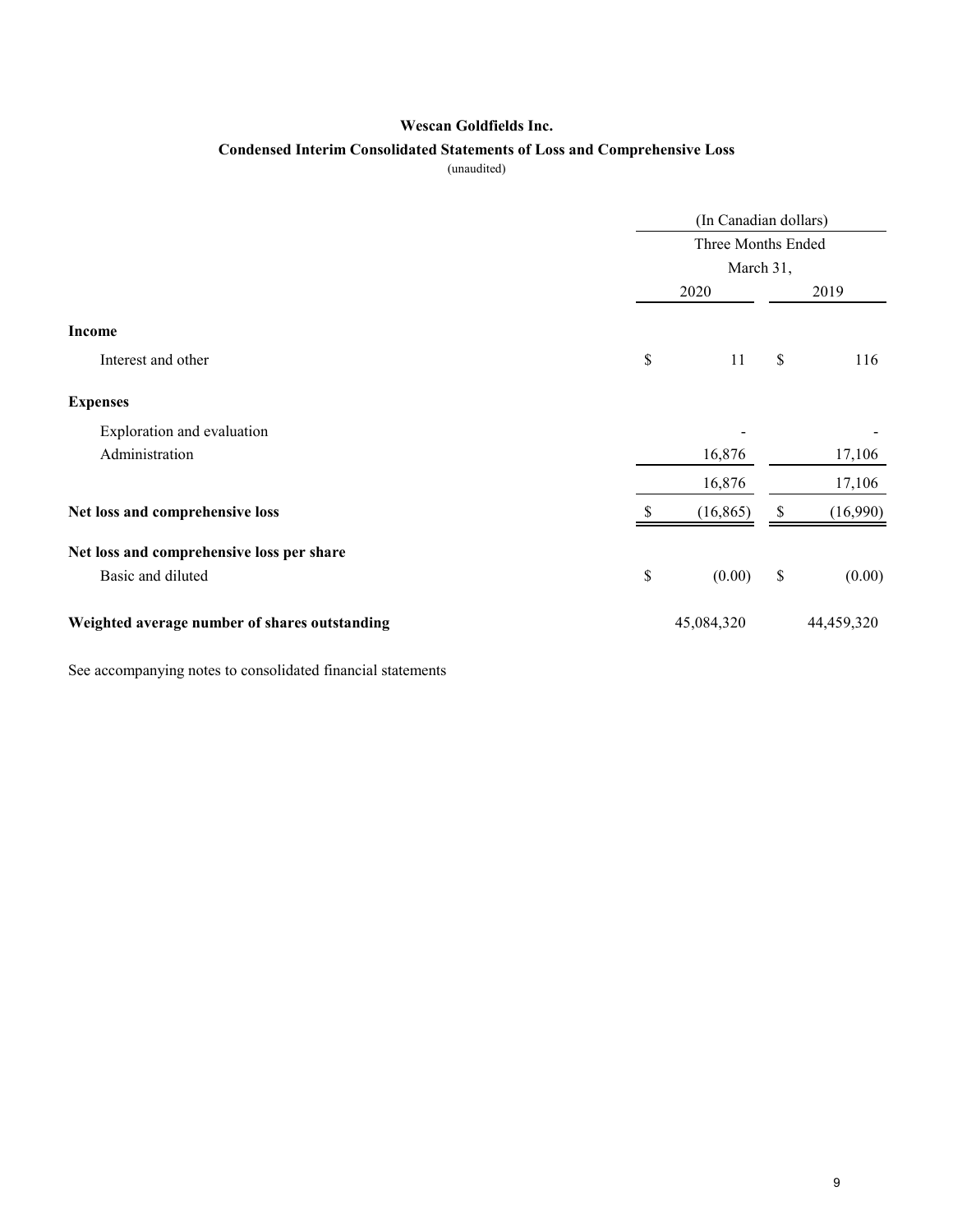## **Condensed Interim Consolidated Statements of Cash Flows**

(unaudited)

|                                                             | (In Canadian dollars) |           |      |           |
|-------------------------------------------------------------|-----------------------|-----------|------|-----------|
|                                                             | Three Months Ended    |           |      |           |
|                                                             |                       | March 31, |      |           |
|                                                             |                       | 2020      |      | 2019      |
| Cash provided by (used in):                                 |                       |           |      |           |
| <b>Operations:</b>                                          |                       |           |      |           |
| Net loss and comprehensive loss                             | \$                    | (16, 865) | \$   | (16,990)  |
| Non-cash items:                                             |                       |           |      |           |
| Amortization                                                |                       | 123       |      | 153       |
| Net change in non-cash operating working capital items:     |                       |           |      |           |
| Receivables                                                 |                       | 996       |      | (146)     |
| Prepaids                                                    |                       | (4,241)   |      | (5,096)   |
| Payables and accrued liabilities                            |                       | (5,237)   |      | 558       |
|                                                             |                       | (25, 224) |      | (21, 521) |
| Decrease in cash position                                   |                       | (25, 224) |      | (21,521)  |
| Cash and cash equivalents, beginning of period              |                       | 115,320   |      | 222,912   |
| Cash and cash equivalents, end of period                    | \$.                   | 90,096    | \$   | 201,391   |
| Cash and cash equivalents consists of:                      |                       |           |      |           |
| Cash                                                        | \$                    | 90,096    | S    | 201,391   |
|                                                             | $\mathcal{S}$         | 90,096    | $\$$ | 201,391   |
| See accompanying notes to consolidated financial statements |                       |           |      |           |

10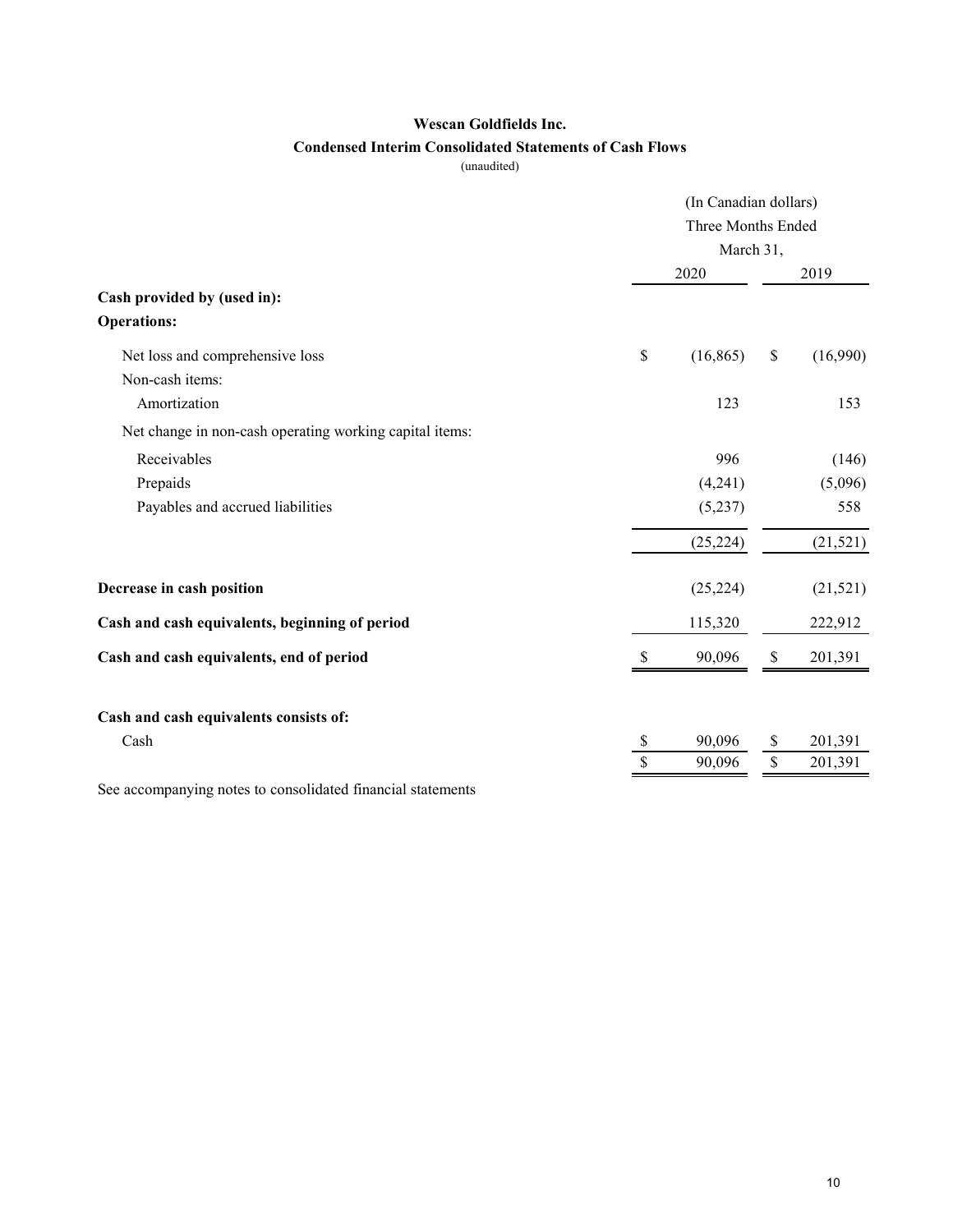## **Condensed Interim Consolidated Statements of Changes in Equity**

(unaudited)

|                                      |                    | (In Canadian dollars) |    |              |              |                |  |  |
|--------------------------------------|--------------------|-----------------------|----|--------------|--------------|----------------|--|--|
|                                      | Three Months Ended |                       |    |              |              | Year Ended     |  |  |
|                                      | March 31,          |                       |    |              | December 31, |                |  |  |
|                                      |                    | 2020                  |    | 2019         |              | 2019           |  |  |
| Share capital (note 8)               |                    |                       |    |              |              |                |  |  |
| Balance, beginning of period         | \$                 | 20,687,794            | \$ | 20,687,794   | \$           | 20,687,794     |  |  |
| Shares issued (net of costs)         |                    |                       |    |              |              |                |  |  |
| Balance, end of period               |                    | 20,687,794            | \$ | 20,687,794   | \$           | 20,687,794     |  |  |
| <b>Contributed surplus</b>           |                    |                       |    |              |              |                |  |  |
| Balance, beginning of period         | \$                 | 2,523,455             | \$ | 2,523,455    | \$           | 2,523,455      |  |  |
| Share-based payments                 |                    |                       |    |              |              |                |  |  |
| Balance, end of period               | \$.                | 2,523,455             | \$ | 2,523,455    | \$           | 2,523,455      |  |  |
| <b>Equity (Deficit)</b>              |                    |                       |    |              |              |                |  |  |
| Balance, beginning of period         | \$                 | (23, 181, 922)        | \$ | (23,079,927) | \$           | (23,079,927)   |  |  |
| Net and comprehensive loss           |                    | (16, 865)             |    | (16,990)     |              | (101, 995)     |  |  |
| Balance, end of period               |                    | (23, 198, 787)        | \$ | (23,096,917) | \$           | (23, 181, 922) |  |  |
| Total shareholders' equity (deficit) | \$                 | 12,462                | \$ | 114,332      | \$           | 29,327         |  |  |

See accompanying notes to consolidated financial statements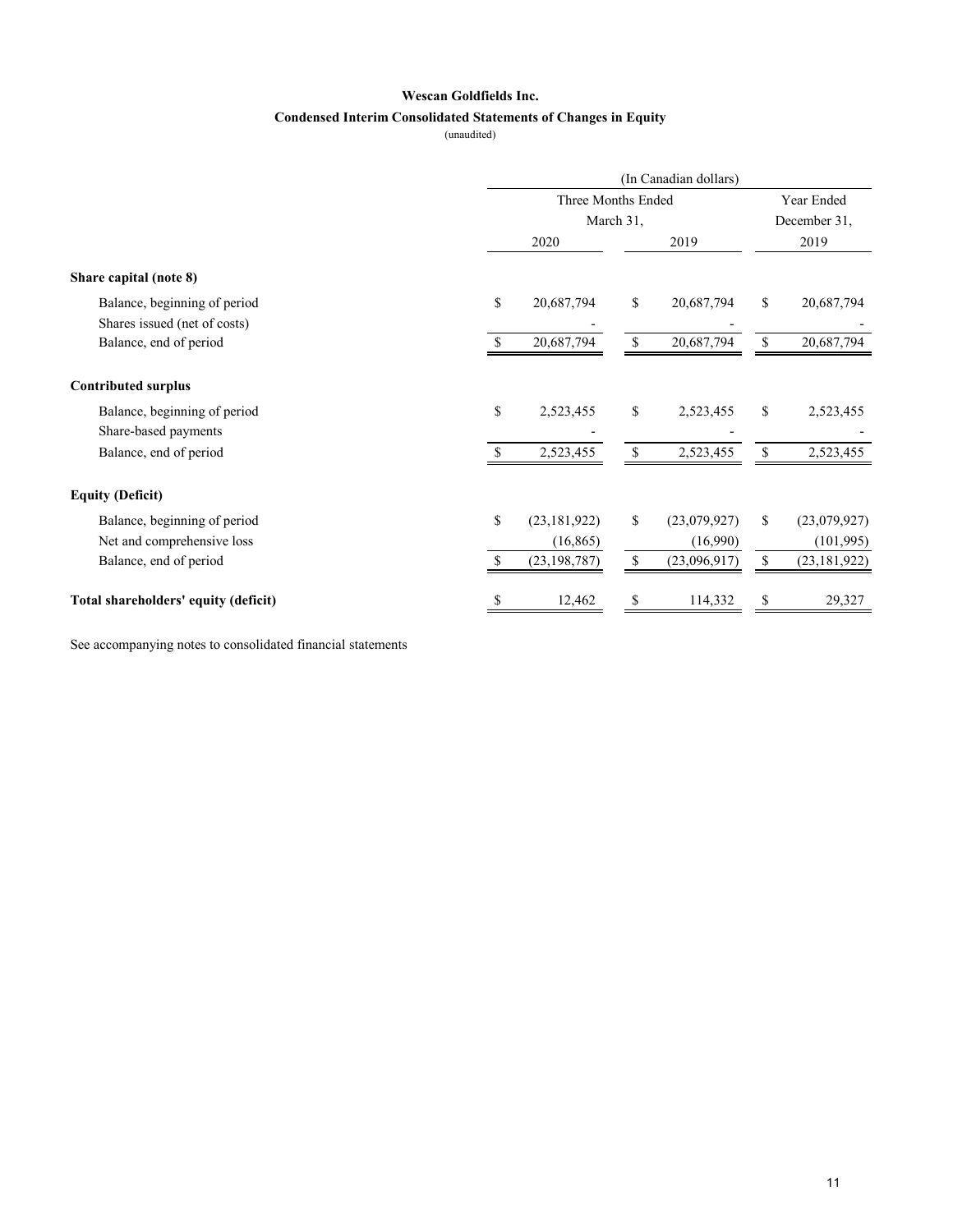# **WESCAN GOLDFIELDS INC.**

Notes to the Condensed Interim Consolidated Financial Statements For the three months ended March 31, 2020 (In Canadian dollars)

### **1. Corporate information**

Wescan Goldfields Inc. was originally incorporated as Shore Resources Inc. under the *Business Corporations Act of Alberta* on January 17, 2003 and by amended articles dated April 2, 2004 changed its name to Wescan Goldfields Inc. ("Wescan" or the "Company"). Substantially all of the Company's efforts are directed to the exploration and future development of its current exploration properties. Wescan is located at  $600 - 224$   $4<sup>th</sup>$ Avenue South, Saskatoon, Saskatchewan, Canada, S7K 5M5.

### **2. Basis of preparation**

The condensed interim consolidated financial statements of the Company for the three months ended March 31, 2020 were authorized for issue by the Company's Audit Committee on, May 28, 2020. These financial statements have been prepared in accordance with International Accounting Standard ("IAS") 34 *Interim Financial Reporting* and do not include all of the information required for full annual financial statements. The Company's financial statements have been prepared on a historical cost basis, except as disclosed, using the Company's functional currency of Canadian dollars.

### **3. Going Concern**

These financial statements are prepared on the assumption that the Company will continue as a going concern and realize its assets and discharge its liabilities and commitments in the normal course of business. Management is aware, in making its going concern assessment, of material uncertainties related to events and conditions that cast significant doubt upon the Company's ability to continue as a going concern. As at March 31, 2020, the Company had working capital of \$85,656. The Company is committed to expenditures in 2020 on certain mineral properties to keep these claims in good standing. While the Company believes the remaining working capital will be sufficient to finance operating activities through its 2020 fiscal year, the Company continues to suspend all significant exploration activities until additional financing can be obtained. The ability of the Company to continue as a going concern and fund exploration and general and administrative expenses in an orderly manner will require further equity issuances or other forms of financings. There is no assurance that the Company will be successful in obtaining required financing at an acceptable cost as and when needed or at all. Failure to obtain additional financing on a timely basis may cause the Company to postpone exploration and/or evaluation plans, forfeit rights in its properties or reduce or terminate its operations.

These financial statements do not include any adjustments to carrying values and classification of asset amounts and liabilities, reported expenses and the statement of financial position classifications used, that would be necessary if the going concern assumption were not appropriate.

### **4. Summary of significant accounting policies**

The accounting policies applied by the Company in these condensed interim consolidated financial statements are the same as those disclosed in Note 4 of the Company's consolidated financial statements for the year ended December 31, 2019. Accordingly, the condensed interim consolidated financial statements should be read in conjunction with the consolidated financial statements for the year ended December 31, 2019.

### **5. Use of estimates and judgment**

In preparing these condensed interim consolidated financial statements, the significant judgments made by management applying the Company's accounting policies and the key sources of estimation uncertainty are the same as those disclosed in note 5 of the Company's consolidated financial statements for the year ended December 31, 2019. In particular, the significant areas of estimation uncertainty considered by management in preparing the consolidated financial statements are: reserve and resource estimation, environmental rehabilitation provisions and share-based payment transactions.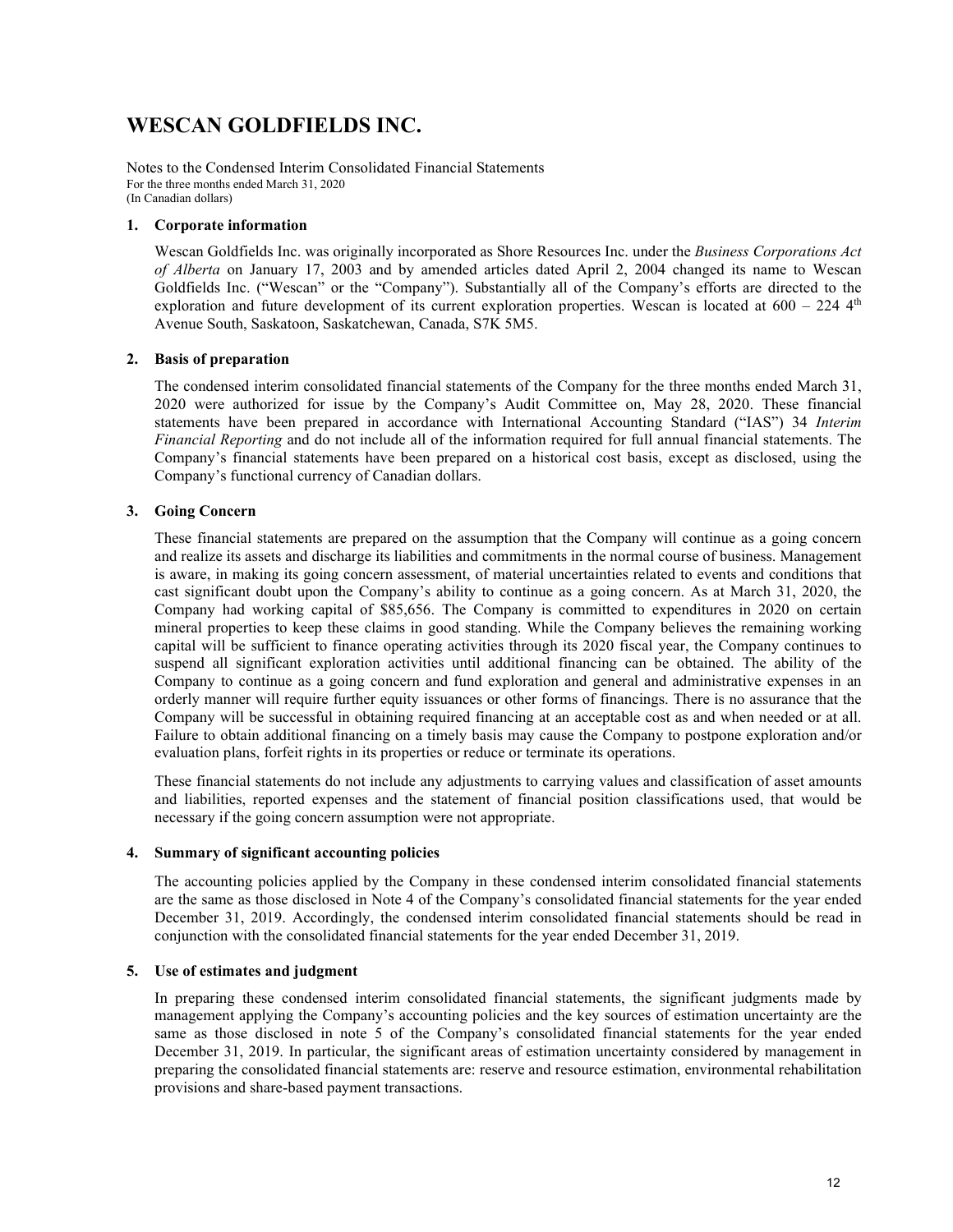### **6. IFRS standards, amendments and interpretations**

(a) New IFRS standards, amendments and interpretations effective during the period

At the date of authorization of these consolidated financial statements, the IASB has issued the following new Standard which became effective for the reporting period.

### *IAS 1 – Presentation of Financial statements and IAS 8 – Accounting Policies, Changes in Accounting Estimates and Errors*

In October 2018, the IASB issued amendments to IAS 1 – Presentation of Financial Statements and IAS 8 – Accounting Policies, Changes in Accounting Estimates and Errors to align the definition of "material" across the standards and to clarify certain aspects of the definition. The objective of this amendment is to improve disclosure effectiveness in the financial statements by improving the understanding of the existing requirements rather than to significantly impact an entity's materiality judgements. The amendments apply prospectively to annual periods beginning on or after January 1, 2020, with earlier application permitted. There was no significant impact from the adoption of these amendments.

At the date of authorization of these consolidated financial statements, there are no other IFRSs or IFRIC interpretations that have been issued and are not yet effective that are expected to have a material impact on the Company.

### **7. Exploration and evaluation expenses**

During the three months ended March 31, 2020, the Company did not incur exploration and evaluation expenditures  $(2019 - $0)$ .

### **8. Share capital and reserves**

The authorized share capital of the Company consists of an unlimited number of common shares. As at March 31, 2020 the Company had 45,084,320 shares outstanding. No common shares were issued during the three months ended March 31, 2020.

### Nature and purpose of reserves

### *Contributed Surplus*

Contributed surplus is used to recognize the fair value of equity-settled share-based payment transactions. The fair value of these securities is added to contributed surplus over the vesting period of the securities. Upon exercise, the corresponding fair value related to the security is removed from contributed surplus and added to share capital. Should the security go unexercised, the fair value will remain in contributed surplus. The fair value of warrants and broker warrants related to securities that go unexercised is transferred out of the respective reserves into contributed surplus.

### **9. Share-based payments**

The Company has established a share option plan, as approved by the shareholders, whereby options may be granted to directors, officers, employees and service providers to purchase common shares of the Company. Options granted have an exercise price of not less than the closing price quoted on the stock exchange on which the shares are traded on the day prior to the date on which the options were granted. Certain options vest immediately while others vest up to twenty-four months after grant date and all options granted under the plan expire five years from the date of the grant of the options. All options are to be settled by physical delivery of shares. During the three months ended March 31, 2020 no options were issued or expired.

At March 31, 2020, total options outstanding were 4,190,000 (2019 – 4,190,000) at a weighted average exercise price of \$0.06 (2019 – \$0.06). Options outstanding at March 31, 2020 have exercise prices that range from \$0.05 to  $$0.08$  (2019 –  $$0.05$  to  $$0.08$ ) and a weighted average contractual life of 1.9 years (2019 – 2.9 years). The options expire between the dates of May 2021 and June 2023.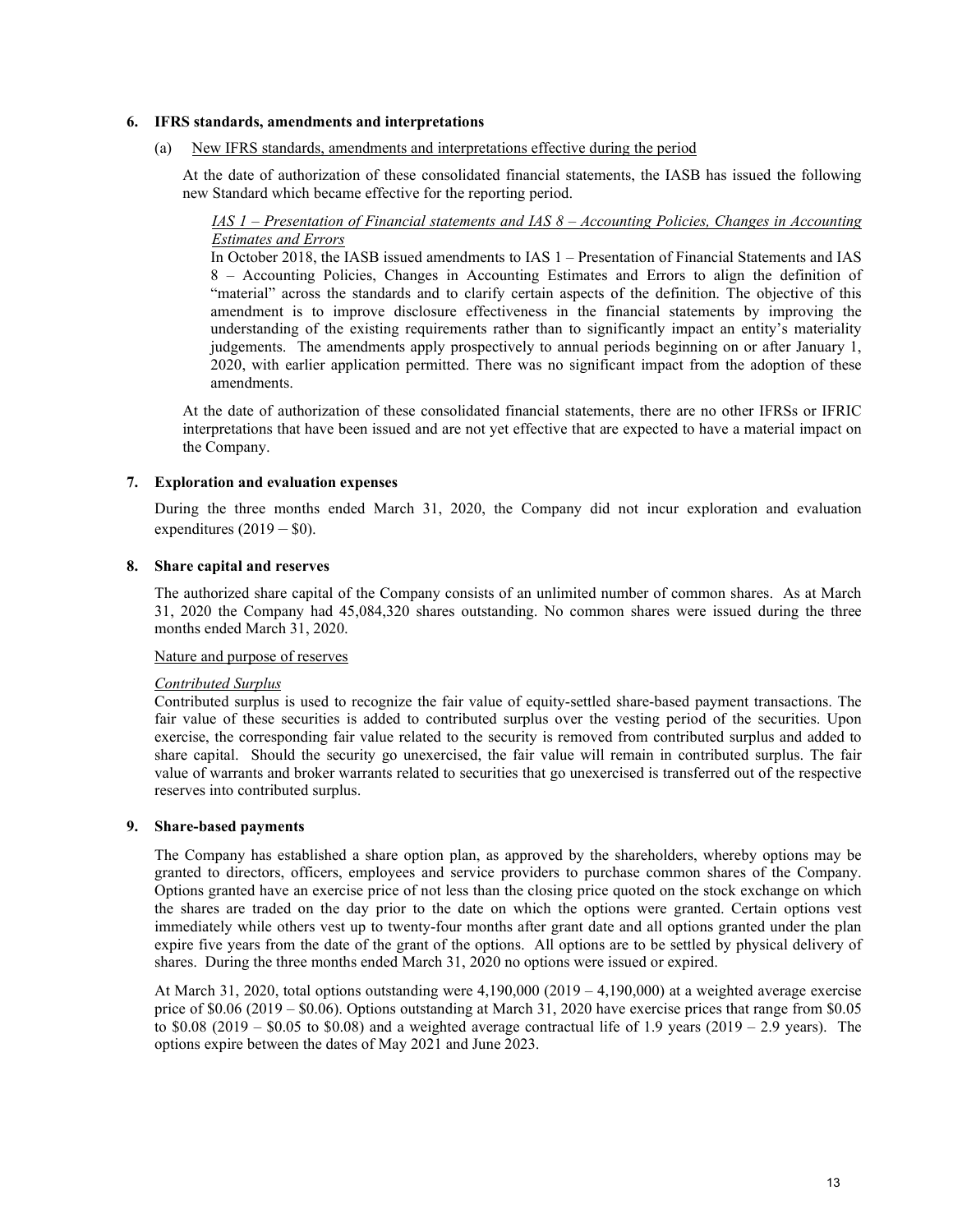### **10. Related party transactions**

### Related party transactions with key management personnel

Key management personnel are persons responsible for planning, directing, and controlling the activities of an entity, and include executive and non-executive directors. The Company pays or has paid certain of its key management personnel through companies owned by certain executive officers and directors. Those companies are as follows:

MacNeill Brothers Oil and Gas Ltd.

During the three months ended March 31, 2020, certain of its key management personnel waived their management and consulting fees. Total compensation paid to key management personnel, including share-based payments and amounts paid or payable to related parties owned by key management personnel, executive officers and directors, was \$0 (2019 - \$0).

### **11. Financial instruments**

Fair values have been determined for measurement and/or disclosure purposes based on the fair value hierarchy for financial instruments that require fair value measurement after initial recognition. The classification of each financial instrument is described in note 4 of the December 31, 2019 consolidated financial statements.

The carrying amounts for cash and cash equivalents, receivables, payables and accrued liabilities approximate their fair value due to the short-term nature of these instruments. These financial instruments are carried at amortized costs.

The Company does not have any financial instruments measured at fair value.

### Risk management

Certain financial instruments are exposed to the following financial risks:

(a) Credit risk

Credit risk is the risk of an unexpected loss by the Company if a customer or third-party to a financial instrument fails to meet its contractual obligations. The Company's financial instruments that may have credit risk consist primarily of cash and cash equivalents and receivables. The Company's cash and cash equivalents are held by a financial institution with an A (low) credit rating. The Company may invest excess cash, if any, in guaranteed investment certificates until it is required. The Company's receivables are mainly comprised of GST receivable and therefore credit risk is minimal. The Company has gross credit exposure at March 31, 2020 relating to cash and cash equivalents and receivables of \$91,274 (December 31, 2019 – \$117,494).

### (b) Liquidity risk

Liquidity risk is the risk that the Company will not be able to meet its financial obligations as they fall due.

As at March 31, 2020, the Company is committed to current liabilities of \$10,425, with working capital of \$85,656. The Company is also committed to expenditures in 2020 on certain mineral properties to keep these claims in good standing. Based on the above, the Company has sufficient resources to meet obligations as they become due through 2020.

The further exploration, evaluation and/or development of exploration and evaluation properties in which the Company holds interests or which the Company acquires may depend upon the Company's ability to obtain financing through equity issues or other forms of financing. Although the Company has been successful in the past in obtaining financing, there can be no assurance that the Company will be able to obtain adequate financing in the future or that the terms of such financing will be favorable. Failure to obtain additional financing on a timely basis may cause the Company to postpone exploration plans, forfeit rights in its properties or reduce or terminate its operations.

(c) Market risk

Market risk is the risk that the fair value of a financial instrument will fluctuate because of changes in market prices. Market risk is comprised of four types: foreign currency risk, interest rate risk, commodity price risk and equity risk. The Company currently does not have significant exposure to any market risks.